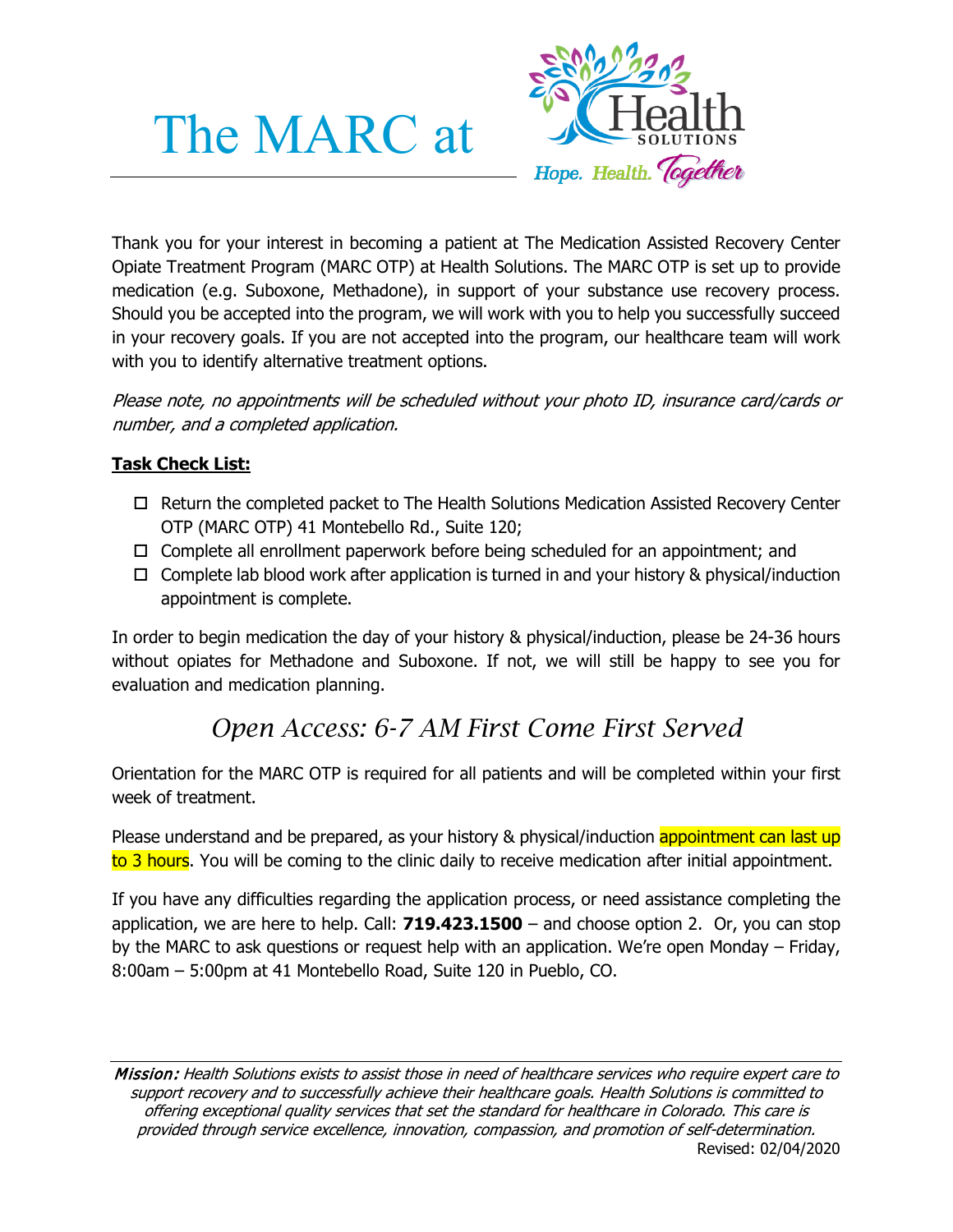

# **MARC OTP (Methadone) PATIENT APPLICATION**

| <b>Insurance Information:</b>                                                                     |                                                                           |           |
|---------------------------------------------------------------------------------------------------|---------------------------------------------------------------------------|-----------|
| Insurance: Medicare                                                                               | Self Pay Medicaid Member #: 2008 Member #: 2008                           |           |
|                                                                                                   |                                                                           |           |
| <b>Medical History:</b>                                                                           |                                                                           |           |
| Who is your current Primary Care Provider? $\Box$ I do not currently have a Primary Care Provider |                                                                           |           |
|                                                                                                   |                                                                           |           |
| Are you currently pregnant? Yes No Any current prescription medications?                          | Yes                                                                       | <b>No</b> |
| List all current Prescription Medications you presently use, the amount, and how often:           |                                                                           |           |
| <b>Medication Name</b>                                                                            | Amount/Dose                                                               | How Often |
|                                                                                                   |                                                                           |           |
|                                                                                                   | Please note, Benzodiazepine use is not allowed while in the MARC program. |           |
| Are you currently taking Methadone? Yes No                                                        |                                                                           |           |
|                                                                                                   |                                                                           |           |
| If yes, please list the doctor currently prescribing it and how long you have been taking it:     |                                                                           |           |
| Are you currently employed? Yes<br>No                                                             |                                                                           |           |
| Who referred you to the program/How did you hear about us: _____________________                  |                                                                           |           |
| <b>Substance Use History:</b>                                                                     |                                                                           |           |
| List all the street drugs you presently use, the amount, and how often:                           |                                                                           |           |
| <b>Drugs</b>                                                                                      | Amount                                                                    | How Often |
|                                                                                                   |                                                                           |           |
|                                                                                                   |                                                                           |           |
| Are you currently enrolled in residential treatment? Yes No If yes where and for how long?        |                                                                           |           |
| Are you currently on probation or parole? No<br>Yes                                               |                                                                           |           |
|                                                                                                   |                                                                           |           |
|                                                                                                   |                                                                           |           |

\_\_\_\_\_\_\_\_\_\_\_\_\_\_\_\_\_\_\_\_\_\_\_\_\_\_\_\_\_\_\_\_\_\_\_\_\_\_\_\_\_\_\_\_\_\_\_\_\_\_\_\_\_ \_\_\_\_\_\_\_\_\_\_\_\_\_\_\_\_\_\_\_\_\_\_\_\_\_\_\_\_\_\_\_\_\_\_\_